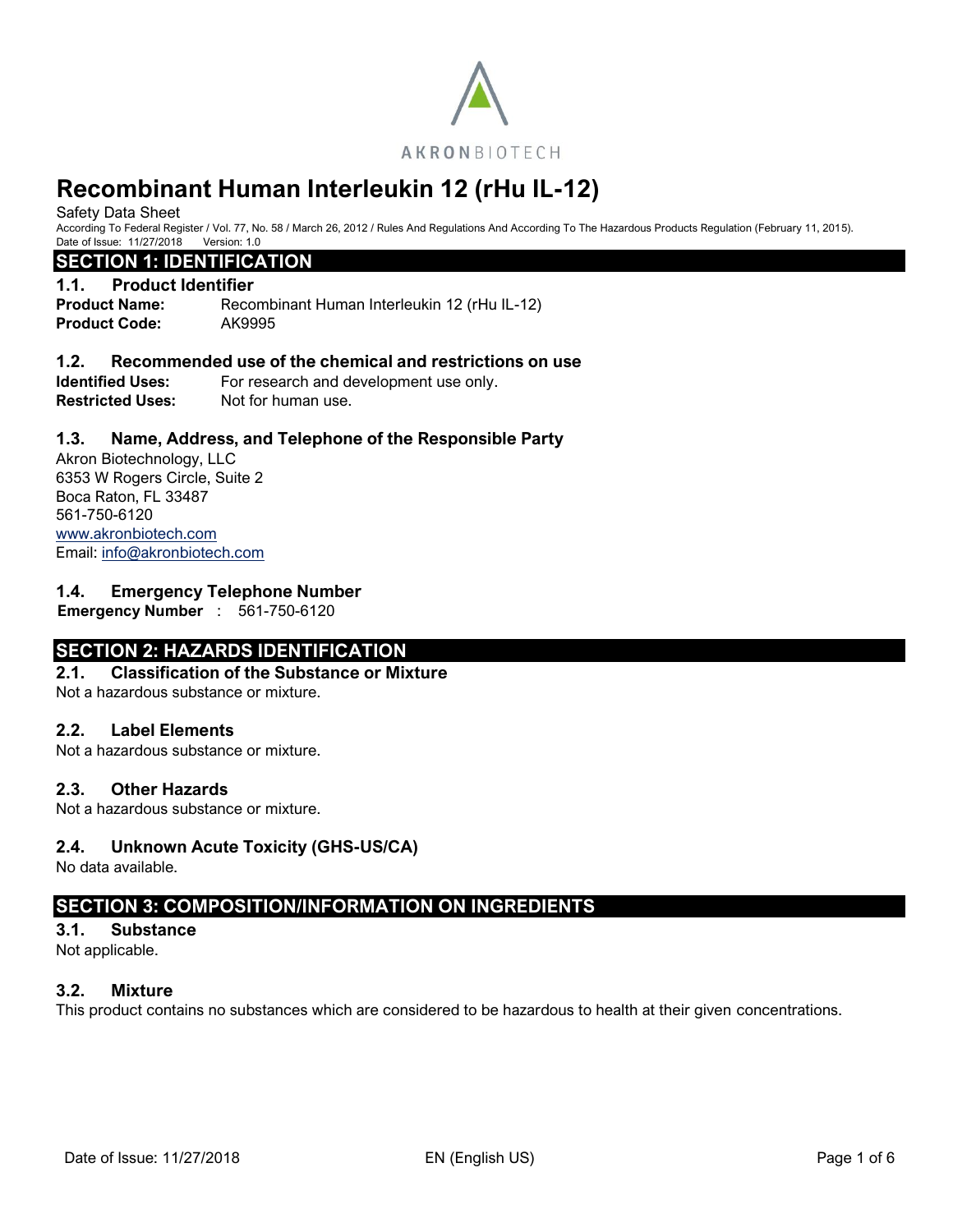Safety Data Sheet

According To Federal Register / Vol. 77, No. 58 / March 26, 2012 / Rules And Regulations And According To The Hazardous Products Regulation (February 11, 2015).

# **SECTION 4: FIRST AID MEASURES**

# **4.1. Description of First-aid Measures**

#### **Inhalation:**

Not expected to be an inhalation hazard under anticipated conditions of normal use of this material. Seek medical advice if necessary.

#### **Skin Contact:**

Remove contaminated clothing. Rinse affected area with water for at least 5 minutes. Obtain medical attention if irritation develops or persists.

#### **Eye Contact:**

Rinse cautiously with water for at least 15 minutes. Remove contact lenses, if present and easy to do. Continue rinsing. Obtain medical attention if irritation develops or persists.

#### **Ingestion:**

Rinse mouth with water. Do NOT induce vomiting. Obtain medical attention.

#### **4.2. Most Important Symptoms and Effects Both Acute and Delayed**

Not applicable.

### **4.3. Indication of Any Immediate Medical Attention and Special Treatment Needed**

Not applicable.

# **SECTION 5: FIRE-FIGHTING MEASURES**

#### **5.1. Extinguishing Media**

**Suitable extinguishing media:** Alcohol-resistant foam, dry chemical powder, carbon dioxide, water fog or spray. Unsuitable extinguishing media: No data available.

#### **5.2. Special Hazards Arising From the Substance or Mixture**

No data available.

#### **5.3. Advice for Firefighters**

Standard procedure for chemical fires.

### **SECTION 6: ACCIDENTAL RELEASE MEASURES**

#### **6.1. Personal Precautions, Protective Equipment and Emergency Procedures**

Always wear recommended Personal Protective Equipment. Ensure adequate ventilation. See Section 8 for more detail.

#### **6.2. Environmental Precautions**

Do not let product enter drains. Discharge into the environment must be avoided.

# **6.3. Methods and Materials for Containment and Cleaning Up**

Soak up liquid components with inert absorbent material.

# **6.4. Reference to Other Sections**

See Section 8 for exposure controls and personal protection and Section 13 for disposal considerations.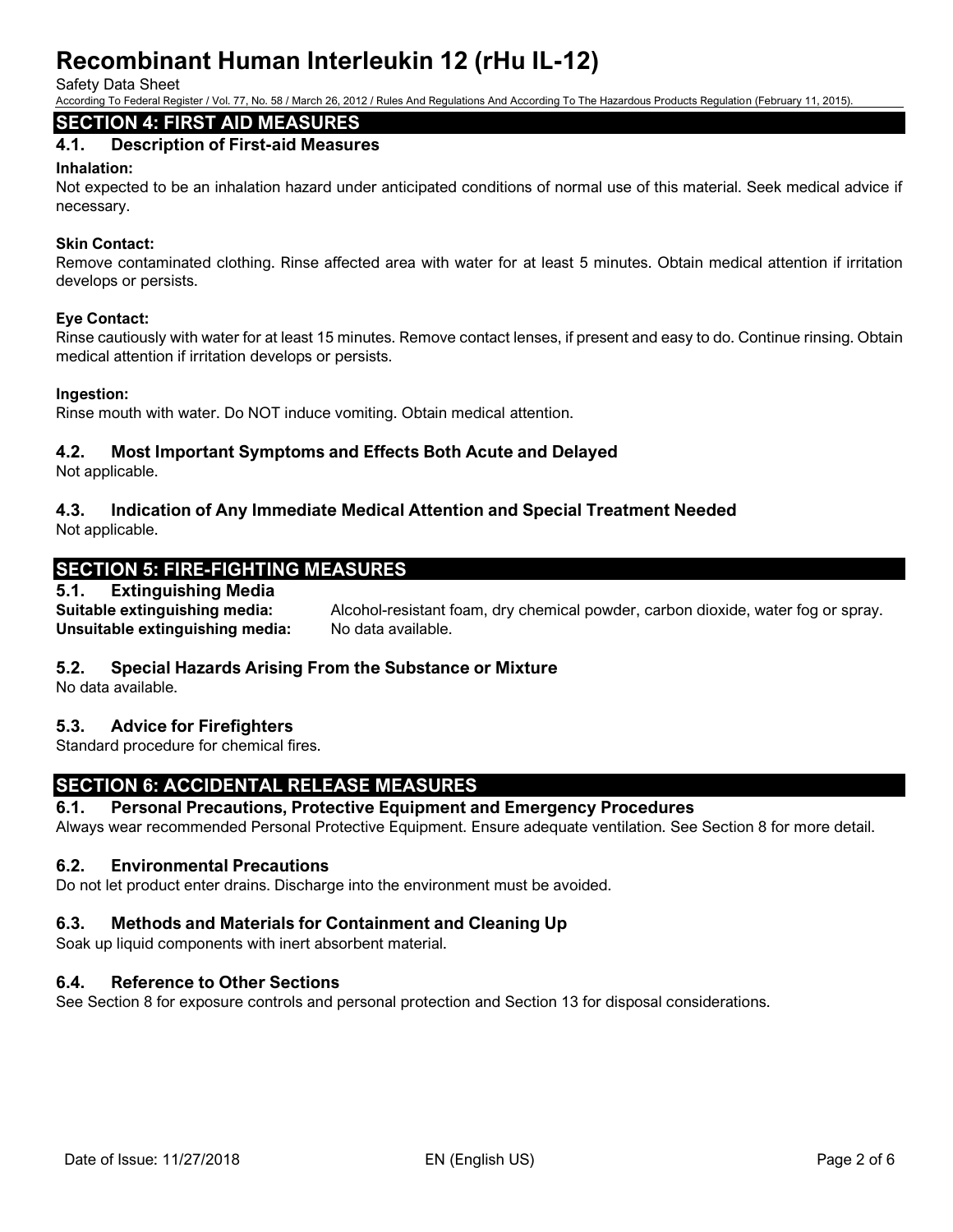#### Safety Data Sheet

According To Federal Register / Vol. 77, No. 58 / March 26, 2012 / Rules And Regulations And According To The Hazardous Products Regulation (February 11, 2015).

# **SECTION 7: HANDLING AND STORAGE**

### **7.1. Precautions for Safe Handling**

Use appropriate personal protective equipment (PPE). Avoid contact with skin and eyes.

**7.2. Conditions for Safe Storage, Including Any Incompatibilities** 

Keep container tightly closed in a cool, well-ventilated place. Recommended storage temperature is -2-8°C.

# **7.3. Specific End Use(s)**

Not Applicable.

# **SECTION 8: EXPOSURE CONTROLS/PERSONAL PROTECTION**

#### **8.1. Control Parameters**

The product contains no substances with occupational exposure limit values from the manufacturer, supplier, importer, or the appropriate advisory agency including: ACGIH (TLV), AIHA (WEEL), NIOSH (REL), OSHA (PEL), Canadian provincial governments, or the Mexican government.

### **8.2. Exposure Controls**

#### **Appropriate Engineering Controls:**

Handle in accordance with good laboratory and safety practice.

#### **Personal Protective Equipment (PPE)**:

#### **Hand Protection:**

Handle with gloves. Gloves must be inspected prior to use. Use proper glove removal technique (without touching glove's outer surface) to avoid skin contact with this product. Dispose of contaminated gloves after use in accordance with applicable laws and good laboratory practices. Wash and dry hands.

#### **Eye Protection:**

Use face shield, chemical goggles or safety glasses tested and approved under appropriate government standards such as NIOSH (US) or EN 166 (EU).

#### **Skin and Body Protection:**

The type of protective equipment must be selected according to the concentration, amount of the hazardous substance at the specific workplace and appropriate risk assessment.

#### **Respiratory Protection:**

Respiratory protection is not required. In case of inadequate ventilation, oxygen deficient atmosphere, or where exposure levels are not known wear approved respirators and components tested and approved under appropriate government standards such as NIOSH (US) or CEN (EU).

#### **Hygiene measures:**

Handle in accordance with good industrial hygiene and safety practice.

#### **Environmental Exposure Controls:**

Do not let product enter drains.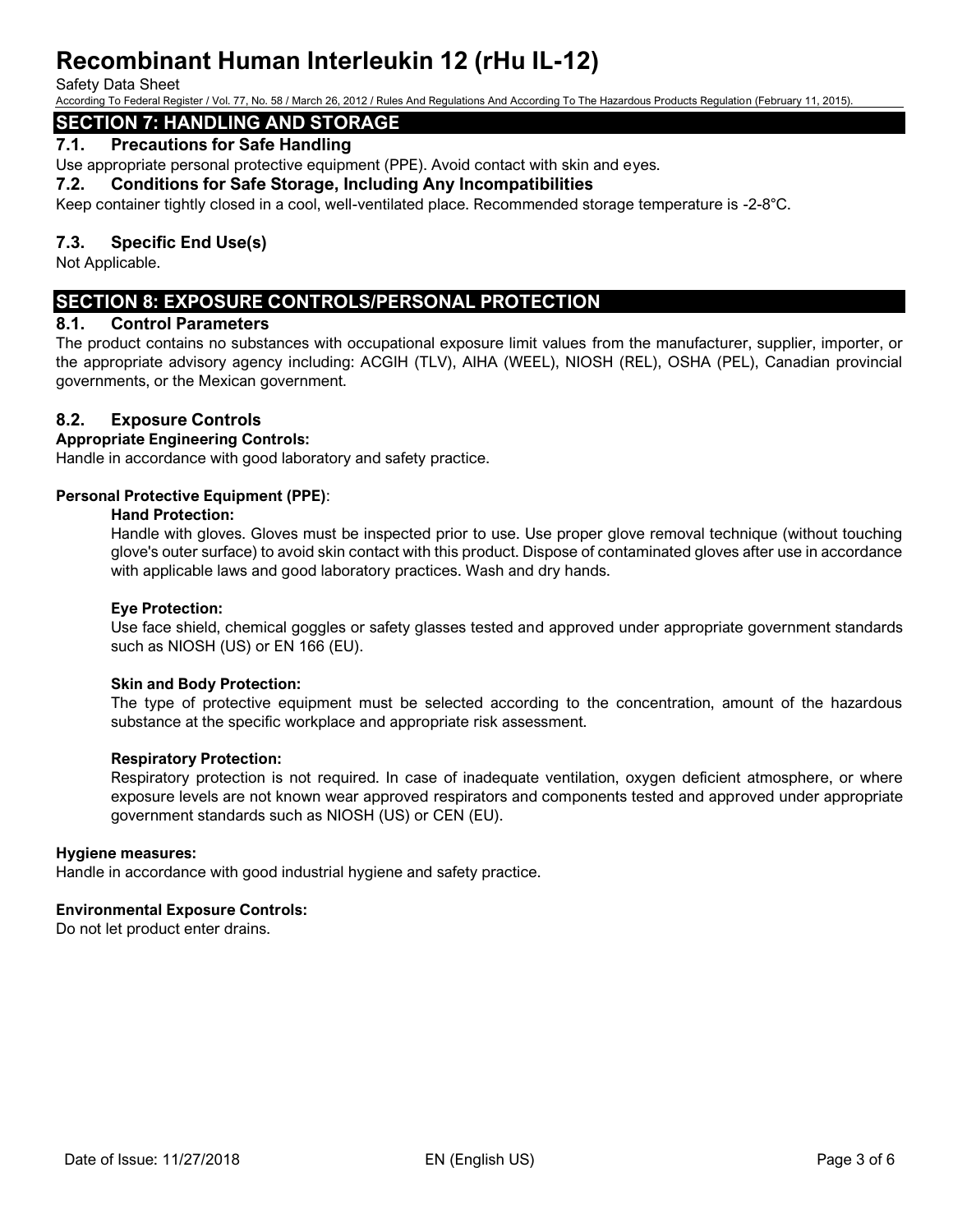Safety Data Sheet

According To Federal Register / Vol. 77, No. 58 / March 26, 2012 / Rules And Regulations And According To The Hazardous Products Regulation (February 11, 2015).

# **SECTION 9: PHYSICAL AND CHEMICAL PROPERTIES**

| 9.1. |            |  | <b>Information on Basic Physical and Chemical Properties</b> |
|------|------------|--|--------------------------------------------------------------|
|      | Appearance |  | White, powder                                                |

|   | <i>vville, powde</i> |
|---|----------------------|
|   | Not available        |
|   | Not available        |
|   | Not available        |
|   | Not available        |
|   | Not available        |
|   | Not available        |
|   | Not available        |
|   | Not available        |
| ٠ | Not available        |
|   | Not available        |
|   | Not available        |
|   | Not available        |
| ٠ | Not available        |
|   | Not available        |
|   | Not available        |
|   | Not available        |
|   | Not available        |
|   |                      |

# **SECTION 10: STABILITY AND REACTIVITY**

# **10.1. Reactivity**

No data available.

#### **10.2. Chemical Stability**

Stable under recommended handling and storage conditions (see Section 7).

#### **10.3. Possibility of Hazardous Reactions**

No data available.

#### **10.4. Conditions to Avoid**

Avoid moisture, the product is hygroscopic.

#### **10.5. Incompatible Materials**

No data available.

#### **10.6. Hazardous Decomposition Products**

Under normal conditions of storage and use, hazardous decomposition products should not be produced.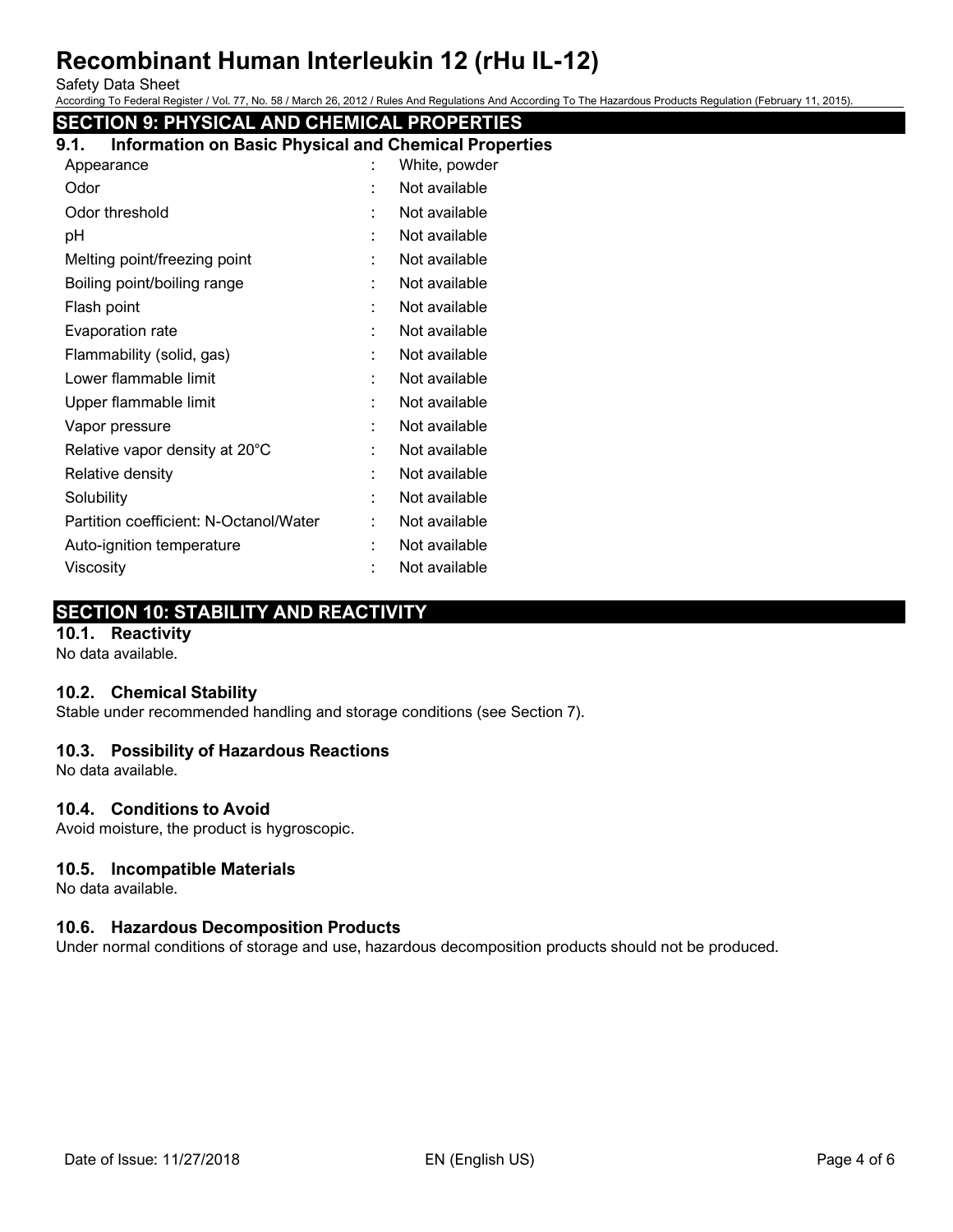#### Safety Data Sheet

According To Federal Register / Vol. 77, No. 58 / March 26, 2012 / Rules And Regulations And According To The Hazardous Products Regulation (February 11, 2015).

# **SECTION 11: TOXICOLOGICAL INFORMATION**

**11.1. Information on Toxicological Effects**

There is no data available indicating acute toxicity.

|    | Not classified                                       |
|----|------------------------------------------------------|
|    | Not classified                                       |
|    | Not classified                                       |
|    | Not classified                                       |
|    | Not classified                                       |
|    | Not classified                                       |
|    | Not classified                                       |
| ۰. | Not classified                                       |
|    | Not classified                                       |
|    | Not classified                                       |
|    | Specific Target Organ Toxicity (Repeated Exposure) : |

# **SECTION 12: ECOLOGICAL INFORMATION**

#### **12.1. Ecotoxicity**

No data available.

### **12.2. Persistence and Degradability**

No data available.

### **12.3. Bioaccumulative Potential**

No data available.

#### **12.4. Mobility in Soil**

No data available.

#### **12.5. Other Adverse Effects**

Do not release material and cleaning waters into the environment.

# **SECTION 13: DISPOSAL CONSIDERATIONS**

### **13.1. Waste treatment methods**

Treatment of waste per local authority regulations. Empty containers may retain product residues. Avoid disposal of material into untreated sewers. Disposal of this product, solutions and any by-products should at all times comply with the requirements of environmental protection and waste disposal legislation and any regional, national and local authority requirements.

# **SECTION 14: TRANSPORT INFORMATION**

The shipping description(s) stated herein were prepared in accordance with certain assumptions at the time the SDS was authored and can vary based on a number of variables that may or may not have been known at the time the SDS was issued.

| UN number                    | : No data available |
|------------------------------|---------------------|
| UN proper shipping name      | : No data available |
| Transport hazard class       | : No data available |
| Packing group                | : No data available |
| <b>Environment Hazards</b>   | : No data available |
| Special precautions for user | : No data available |
| Transport in bulk            | : No data available |
|                              |                     |